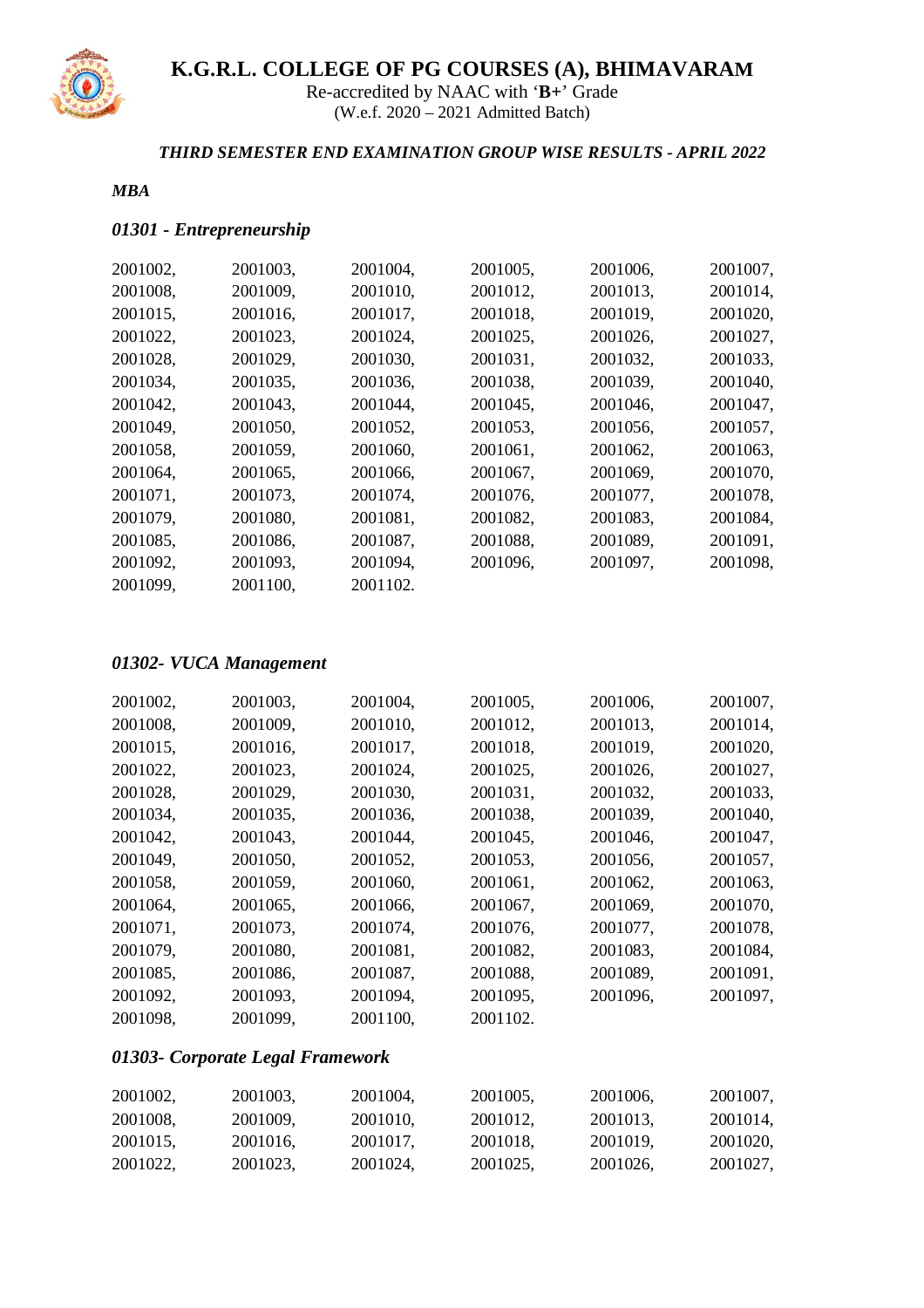

Re-accredited by NAAC with '**B+**' Grade (W.e.f. 2020 – 2021 Admitted Batch)

| 2001028, | 2001029, | 2001030, | 2001031, | 2001032, | 2001033, |
|----------|----------|----------|----------|----------|----------|
| 2001034, | 2001035, | 2001036, | 2001038, | 2001039, | 2001040, |
| 2001042, | 2001043, | 2001044, | 2001045, | 2001046, | 2001047, |
| 2001049, | 2001052, | 2001053, | 2001056, | 2001057, | 2001058, |
| 2001059, | 2001060, | 2001061, | 2001062, | 2001063, | 2001064, |
| 2001065, | 2001066, | 2001067, | 2001069, | 2001070, | 2001071, |
| 2001073, | 2001074, | 2001076, | 2001077, | 2001078, | 2001079, |
| 2001080, | 2001082, | 2001083, | 2001084, | 2001085, | 2001086, |
| 2001087, | 2001088, | 2001089, | 2001091, | 2001092, | 2001093, |
| 2001094, | 2001095, | 2001096, | 2001097, | 2001098, | 2001099, |
| 2001100, | 2001102. |          |          |          |          |

#### *E01F304 - Financial Markets & Services*

| 2001002, | 2001003, | 2001004, | 2001005, | 2001006, | 2001007, |
|----------|----------|----------|----------|----------|----------|
| 2001008, | 2001009, | 2001010, | 2001012, | 2001013, | 2001014, |
| 2001015, | 2001016, | 2001017, | 2001018, | 2001019, | 2001020, |
| 2001022, | 2001023, | 2001024, | 2001025, | 2001026, | 2001027, |
| 2001028, | 2001029, | 2001030, | 2001031, | 2001032, | 2001033, |
| 2001034, | 2001035, | 2001036, | 2001038, | 2001039, | 2001040, |
| 2001042, | 2001043, | 2001044, | 2001045, | 2001046, | 2001047, |
| 2001049, | 2001052, | 2001053, | 2001056, | 2001057, | 2001058, |
| 2001059, | 2001060, | 2001061, | 2001062, | 2001063, | 2001064, |
| 2001065, | 2001066, | 2001067, | 2001069, | 2001070, | 2001071, |
| 2001073, | 2001074, | 2001076, | 2001077, | 2001078, | 2001079, |
| 2001081, | 2001082, | 2001083, | 2001084, | 2001085, | 2001086, |
| 2001087, | 2001088, | 2001089, | 2001090, | 2001091, | 2001092, |
| 2001093, | 2001094, | 2001095, | 2001096, | 2001097, | 2001098, |
| 2001099, | 2001100, | 2001102. |          |          |          |

#### *E01F305 - Security Analysis & Portfolio Management*

| 2001003, | 2001004, | 2001005, | 2001006, | 2001007, |
|----------|----------|----------|----------|----------|
| 2001009, | 2001010, | 2001012, | 2001013, | 2001014, |
| 2001016, | 2001017, | 2001018, | 2001019, | 2001020, |
| 2001023, | 2001024, | 2001025, | 2001026, | 2001027, |
| 2001029, | 2001030, | 2001031, | 2001032, | 2001033, |
| 2001035, | 2001036, | 2001038, | 2001039, | 2001040, |
| 2001043, | 2001044, | 2001045, | 2001046, | 2001047, |
| 2001052, | 2001053, | 2001056, | 2001057, | 2001058, |
| 2001060, | 2001061, | 2001062, | 2001063, | 2001064, |
| 2001066, | 2001067, | 2001069, | 2001070, | 2001071, |
| 2001074, | 2001076, | 2001077, | 2001078, | 2001079, |
| 2001082, | 2001083, | 2001084, | 2001085, | 2001086, |
| 2001088, | 2001089, | 2001091, | 2001092, | 2001093, |
| 2001095, | 2001097, | 2001098, | 2001099, | 2001100, |
|          |          |          |          |          |
|          |          |          |          |          |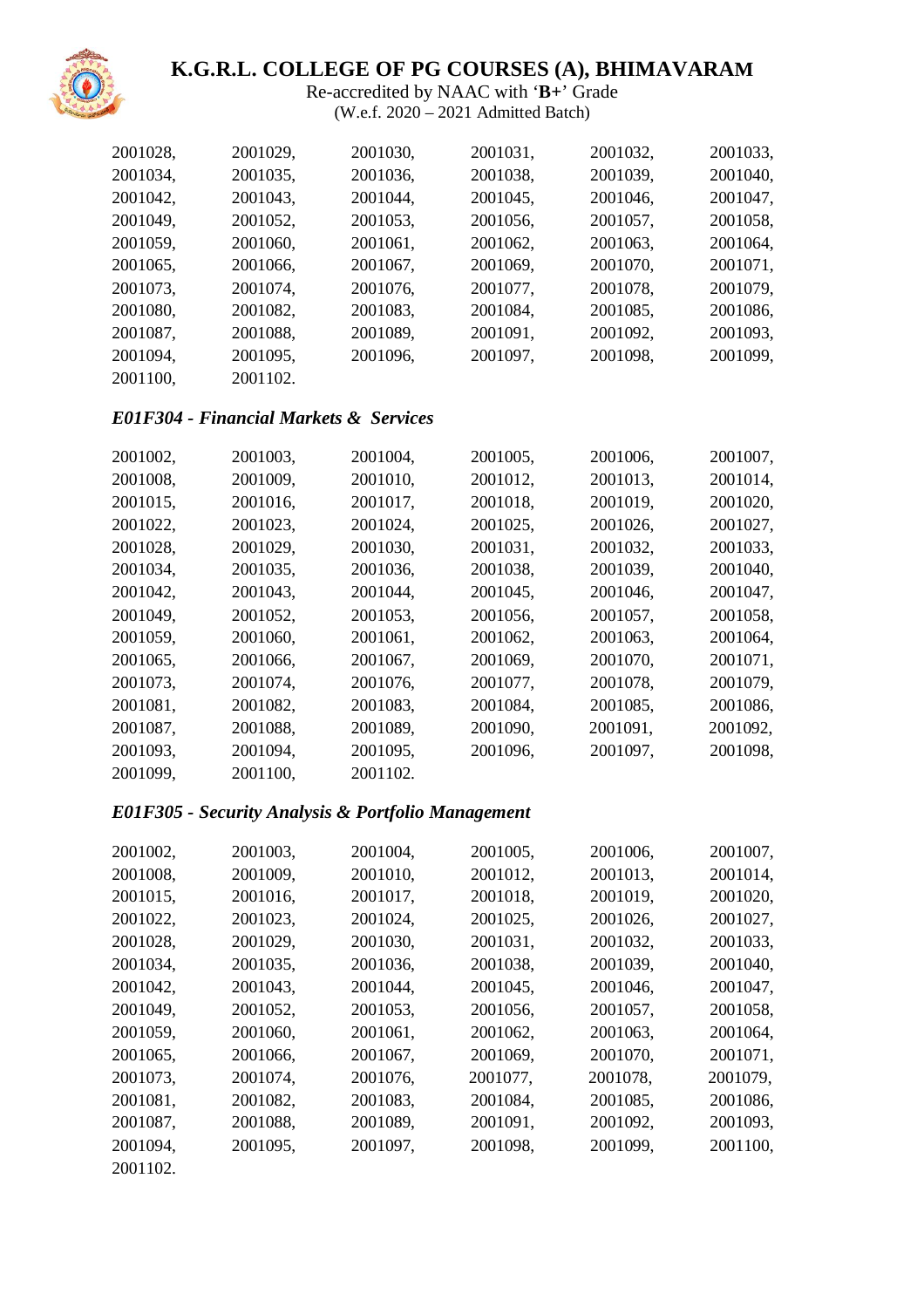Re-accredited by NAAC with '**B+**' Grade (W.e.f. 2020 – 2021 Admitted Batch)

### *E01M304 - Consumer Behavior and & Customer Relationship Management*

| 2001014, | 2001015. | 2001020. | 2001022, | 2001031. | 2001036, |
|----------|----------|----------|----------|----------|----------|
| 2001042. | 2001043. | 2001044. | 2001046. | 2001047. | 2001049, |
| 2001061, | 2001063. | 2001064, | 2001067, | 2001070. | 2001076, |
| 2001077, | 2001081, | 2001087. | 2001093. | 2001100. |          |

#### *E01M305- Services Marketing*

| 2001014, | 2001015. | 2001020. | 2001022. | 2001031. | 2001036, |
|----------|----------|----------|----------|----------|----------|
| 2001042. | 2001043. | 2001044, | 2001046. | 2001047. | 2001049, |
| 2001061, | 2001063. | 2001064, | 2001067, | 2001070. | 2001076, |
| 2001077. | 2001080, | 2001081. | 2001087, | 2001093. | 2001100. |

#### *E01H304 - Industrial Relations*

| 2001002, | 2001003, | 2001004, | 2001005, | 2001006, | 2001007, |
|----------|----------|----------|----------|----------|----------|
| 2001008, | 2001009, | 2001010, | 2001012, | 2001013, | 2001016, |
| 2001017, | 2001018, | 2001019, | 2001023, | 2001024, | 2001025, |
| 2001026, | 2001027, | 2001028, | 2001029, | 2001030, | 2001032, |
| 2001033, | 2001034, | 2001035, | 2001038, | 2001039, | 2001040, |
| 2001045, | 2001052, | 2001053, | 2001056, | 2001057, | 2001058, |
| 2001059, | 2001060, | 2001062, | 2001065, | 2001066, | 2001069, |
| 2001071, | 2001073, | 2001074, | 2001078, | 2001079, | 2001082, |
| 2001083, | 2001084, | 2001085, | 2001086, | 2001088, | 2001089, |
| 2001091, | 2001092, | 2001094, | 2001095, | 2001096, | 2001097, |
| 2001098, | 2001099, | 2001102. |          |          |          |

#### *E01H305 - Compensation & Welfare Management*

| 2001002, | 2001003, | 2001004, | 2001005, | 2001006, | 2001007, |
|----------|----------|----------|----------|----------|----------|
| 2001008, | 2001009, | 2001010, | 2001012, | 2001013, | 2001016, |
| 2001017, | 2001018, | 2001019, | 2001023, | 2001024, | 2001025, |
| 2001026, | 2001027, | 2001028, | 2001029, | 2001030, | 2001032, |
| 2001033, | 2001034, | 2001035, | 2001038, | 2001039, | 2001040, |
| 2001045, | 2001052, | 2001053, | 2001056, | 2001057, | 2001058, |
| 2001059, | 2001060, | 2001062, | 2001065, | 2001066, | 2001069, |
| 2001071, | 2001073, | 2001074, | 2001078, | 2001079, | 2001082, |
| 2001083, | 2001084, | 2001085, | 2001086, | 2001088, | 2001089, |
| 2001091, | 2001092, | 2001094, | 2001095, | 2001096, | 2001097, |
| 2001098, | 2001099, | 2001102. |          |          |          |

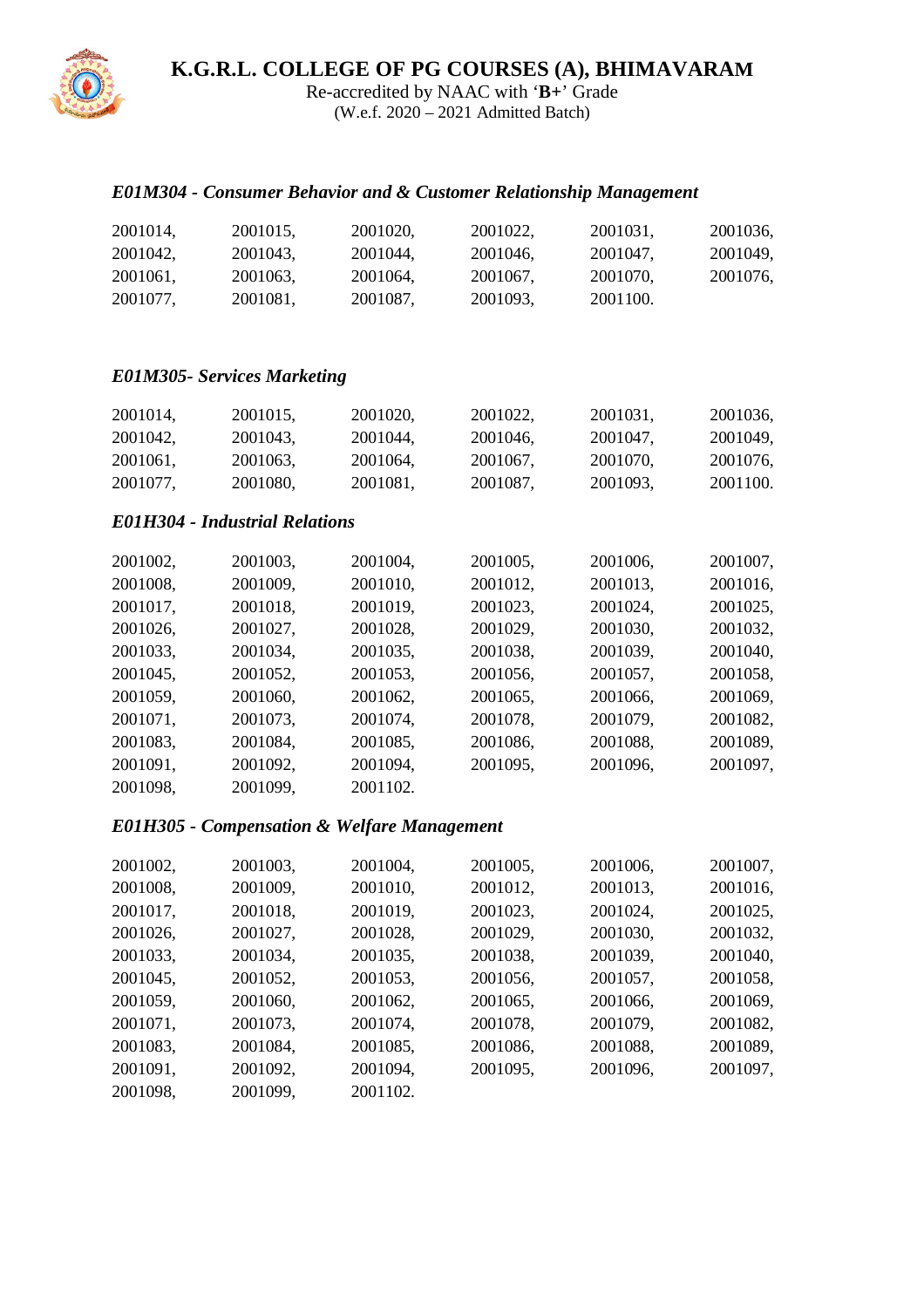

Re-accredited by NAAC with '**B+**' Grade (W.e.f. 2020 – 2021 Admitted Batch)

#### *THIRD SEMESTER END EXAMINATION GROUP WISE RESULTS - APRIL 2022*

#### *MCA*

# *02301 - Information Security and Cryptography*

| 2002001, | 2002003, | 2002004, | 2002005, | 2002006, | 2002007, |
|----------|----------|----------|----------|----------|----------|
| 2002008, | 2002009, | 2002010, | 2002011, | 2002012, | 2002013, |
| 2002014, | 2002015, | 2002016, | 2002017, | 2002018, | 2002019, |
| 2002020, | 2002021, | 2002022, | 2002023, | 2002024, | 2002025, |
| 2002027, | 2002028, | 2002029, | 2002030, | 2002031, | 2002032, |
| 2002033, | 2002034, | 2002035, | 2002036, | 2002037, | 2002039, |
| 2002041, | 2002043, | 2002045, | 2002046, | 2002047, | 2002048, |
| 2002049, | 2002050, | 2002051, | 2002052, | 2002053, | 2002054, |
| 2002055, | 2002056, | 2002057, | 2002058, | 2002059, | 2002060, |
| 2002061, | 2002062. |          |          |          |          |
|          |          |          |          |          |          |

#### *02302 - Big Data Analytics*

| 2002001, | 2002003, | 2002004, | 2002005, | 2002006, | 2002007, |
|----------|----------|----------|----------|----------|----------|
| 2002008, | 2002009, | 2002010, | 2002011, | 2002012, | 2002013, |
| 2002015, | 2002016, | 2002017, | 2002018, | 2002019, | 2002020, |
| 2002021, | 2002022, | 2002023, | 2002024, | 2002025, | 2002027, |
| 2002028, | 2002029, | 2002030, | 2002031, | 2002032, | 2002033, |
| 2002034, | 2002035, | 2002036, | 2002037, | 2002038, | 2002039, |
| 2002040, | 2002041, | 2002042, | 2002043, | 2002045, | 2002046, |
| 2002047, | 2002048, | 2002049, | 2002050, | 2002051, | 2002053, |
| 2002054, | 2002055, | 2002056, | 2002057, | 2002058, | 2002059, |
| 2002060, | 2002061, | 2002062. |          |          |          |

# *02303 - Object Oriented Software Engineering*

| 2002001, | 2002003, | 2002004, | 2002005, | 2002006, | 2002007, |
|----------|----------|----------|----------|----------|----------|
| 2002008, | 2002009, | 2002010, | 2002011, | 2002012, | 2002013, |
| 2002015, | 2002016, | 2002017, | 2002018, | 2002019, | 2002020, |
| 2002021, | 2002022, | 2002023, | 2002024, | 2002025, | 2002027, |
| 2002028, | 2002029, | 2002030, | 2002031, | 2002032, | 2002033, |
| 2002034, | 2002035, | 2002036, | 2002037, | 2002038, | 2002039, |
| 2002040, | 2002041, | 2002042, | 2002043, | 2002045, | 2002046, |
| 2002047, | 2002048, | 2002049, | 2002050, | 2002051, | 2002053, |
| 2002054, | 2002055, | 2002056, | 2002057, | 2002058, | 2002059, |
| 2002060, | 2002061, | 2002062. |          |          |          |

#### *02304 - Web Technologies*

| 2002001, | 2002003, | 2002004, | 2002005, | 2002006. | 2002007, |
|----------|----------|----------|----------|----------|----------|
| 2002008, | 2002009, | 2002010. | 2002011, | 2002012. | 2002013. |
| 2002014. | 2002015. | 2002016. | 2002017, | 2002018. | 2002019. |
| 2002020. | 2002021. | 2002022. | 2002023, | 2002024. | 2002025, |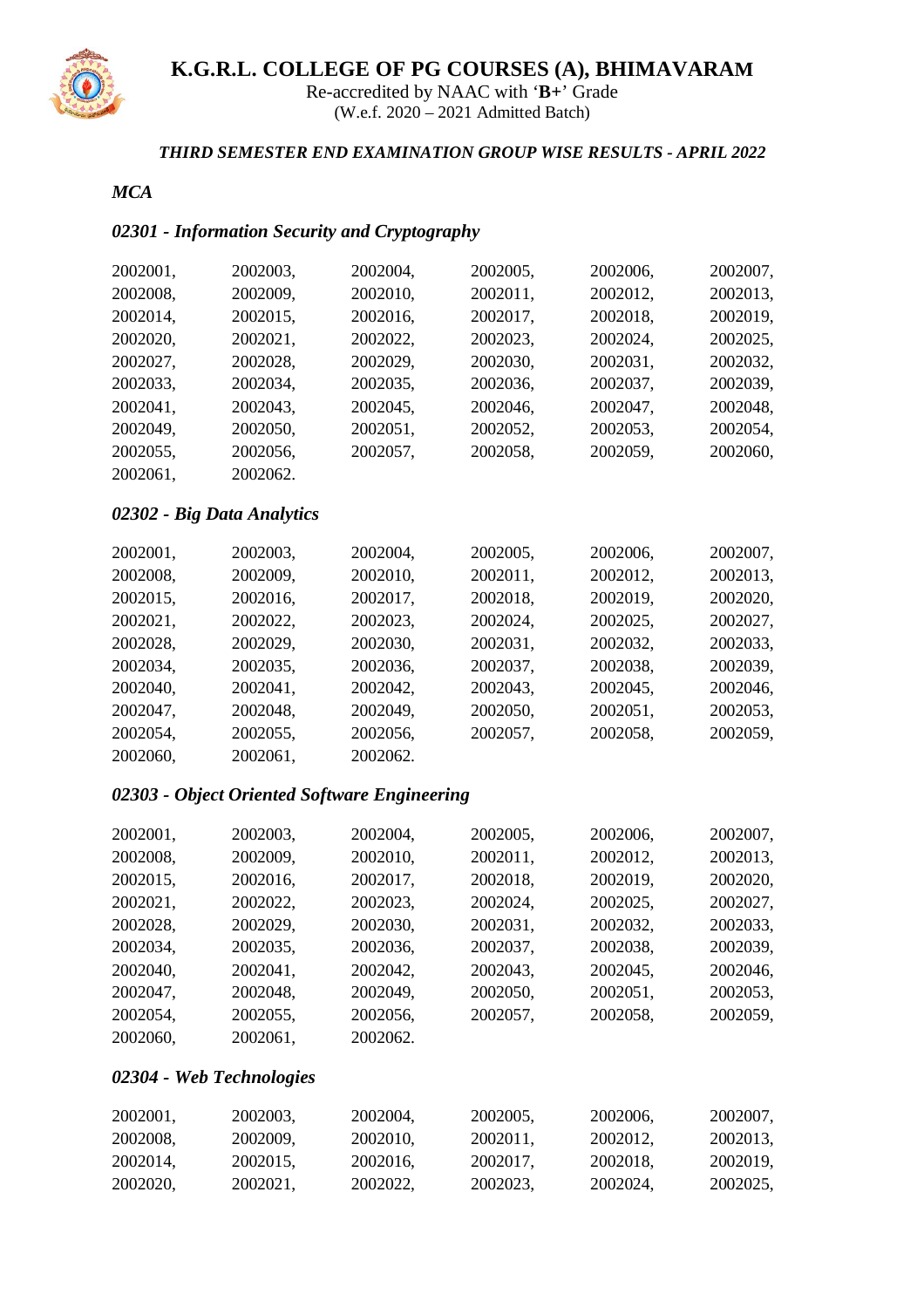

Re-accredited by NAAC with '**B+**' Grade (W.e.f. 2020 – 2021 Admitted Batch)

| 2002027, | 2002028,                            | 2002029, | 2002030, | 2002031, | 2002032, |
|----------|-------------------------------------|----------|----------|----------|----------|
| 2002033, | 2002034,                            | 2002035, | 2002036, | 2002037, | 2002038, |
| 2002039, | 2002040,                            | 2002041, | 2002042, | 2002043, | 2002045, |
| 2002046, | 2002047,                            | 2002048, | 2002049, | 2002050, | 2002051, |
| 2002053, | 2002054,                            | 2002055, | 2002056, | 2002057, | 2002058, |
| 2002059, | 2002060,                            | 2002061, | 2002062. |          |          |
|          | 02305 - Cloud Computing             |          |          |          |          |
| 2002001, | 2002003,                            | 2002004, | 2002005, | 2002006, | 2002007, |
| 2002008, | 2002009,                            | 2002010, | 2002011, | 2002012, | 2002013, |
| 2002014, | 2002015,                            | 2002016, | 2002017, | 2002018, | 2002019, |
| 2002020, | 2002021,                            | 2002022, | 2002023, | 2002024, | 2002025, |
| 2002027, | 2002028,                            | 2002029, | 2002030, | 2002031, | 2002032, |
| 2002033, | 2002034,                            | 2002035, | 2002036, | 2002037, | 2002038, |
| 2002039, | 2002040,                            | 2002041, | 2002042, | 2002043, | 2002045, |
| 2002046, | 2002047,                            | 2002048, | 2002049, | 2002050, | 2002051, |
| 2002053, | 2002054,                            | 2002055, | 2002056, | 2002057, | 2002058, |
| 2002059, | 2002060,                            | 2002061, | 2002062. |          |          |
|          | 02306 - Foundations of Data Science |          |          |          |          |
| 2002001, | 2002003,                            | 2002004, | 2002005, | 2002006, | 2002007, |
| 2002008, | 2002009,                            | 2002010, | 2002011, | 2002012, | 2002013, |
| 2002014, | 2002015,                            | 2002016, | 2002017, | 2002018, | 2002019, |
| 2002020, | 2002021,                            | 2002022, | 2002023, | 2002024, | 2002025, |
| 2002027, | 2002028,                            | 2002029, | 2002030, | 2002031, | 2002032, |
| 2002033, | 2002034,                            | 2002035, | 2002036, | 2002037, | 2002038, |
| 2002039, | 2002040,                            | 2002041, | 2002042, | 2002043, | 2002045, |
| 2002046, | 2002047,                            | 2002048, | 2002049, | 2002050, | 2002051, |
| 2002053, | 2002054,                            | 2002055, | 2002056, | 2002057, | 2002058, |
| 2002060, | 2002061,                            | 2002062. |          |          |          |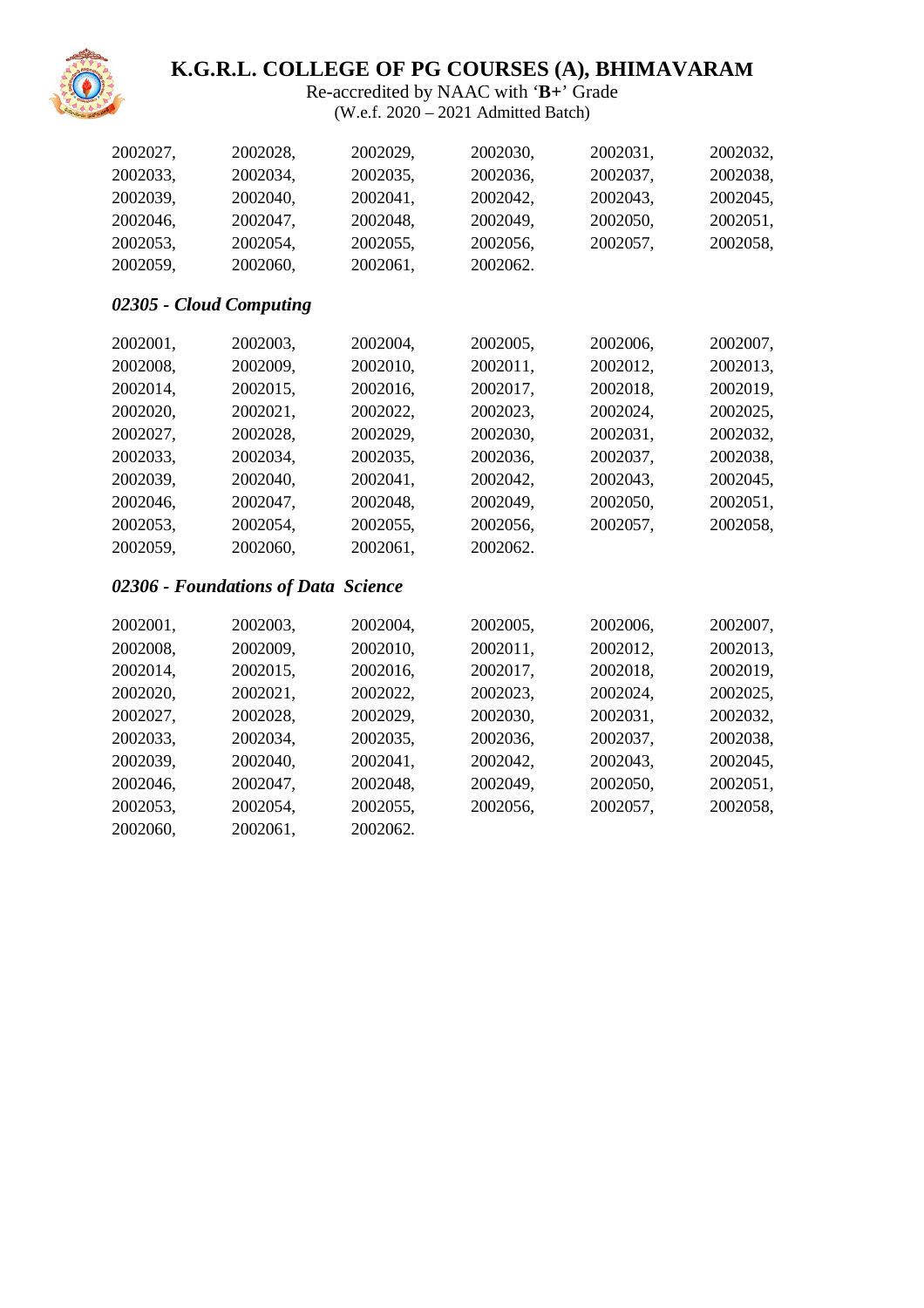

Re-accredited by NAAC with '**B+**' Grade (W.e.f. 2020 – 2021 Admitted Batch)

#### *THIRD SEMESTER END EXAMINATION GROUP WISE RESULTS - APRIL 2022*

#### *M.A. English*

### *03301 - American Literature: Early To The 19th Century*

2003012, 2003013, 2003014.

| 2003001,<br>2003012, | 2003002,<br>2003013,                               | 2003003,<br>2003014. | 2003006, | 2003007, | 2003008, |
|----------------------|----------------------------------------------------|----------------------|----------|----------|----------|
|                      | 03302 - Indian Writing In English                  |                      |          |          |          |
| 2003001,<br>2003012, | 2003002,<br>2003013,                               | 2003003,<br>2003014. | 2003006, | 2003007, | 2003008, |
|                      | 03303 - Post Colonial Literature                   |                      |          |          |          |
| 2003002,<br>2003014. | 2003003,                                           | 2003006,             | 2003007, | 2003008, | 2003012, |
|                      | 03304 - Literary Criticism                         |                      |          |          |          |
| 2003002,<br>2003013, | 2003003,<br>2003014.                               | 2003006,             | 2003007, | 2003008, | 2003012, |
|                      | 03305 - Introduction To English Language Teaching. |                      |          |          |          |
| 2003001,             | 2003002,                                           | 2003003,             | 2003006, | 2003007, | 2003008, |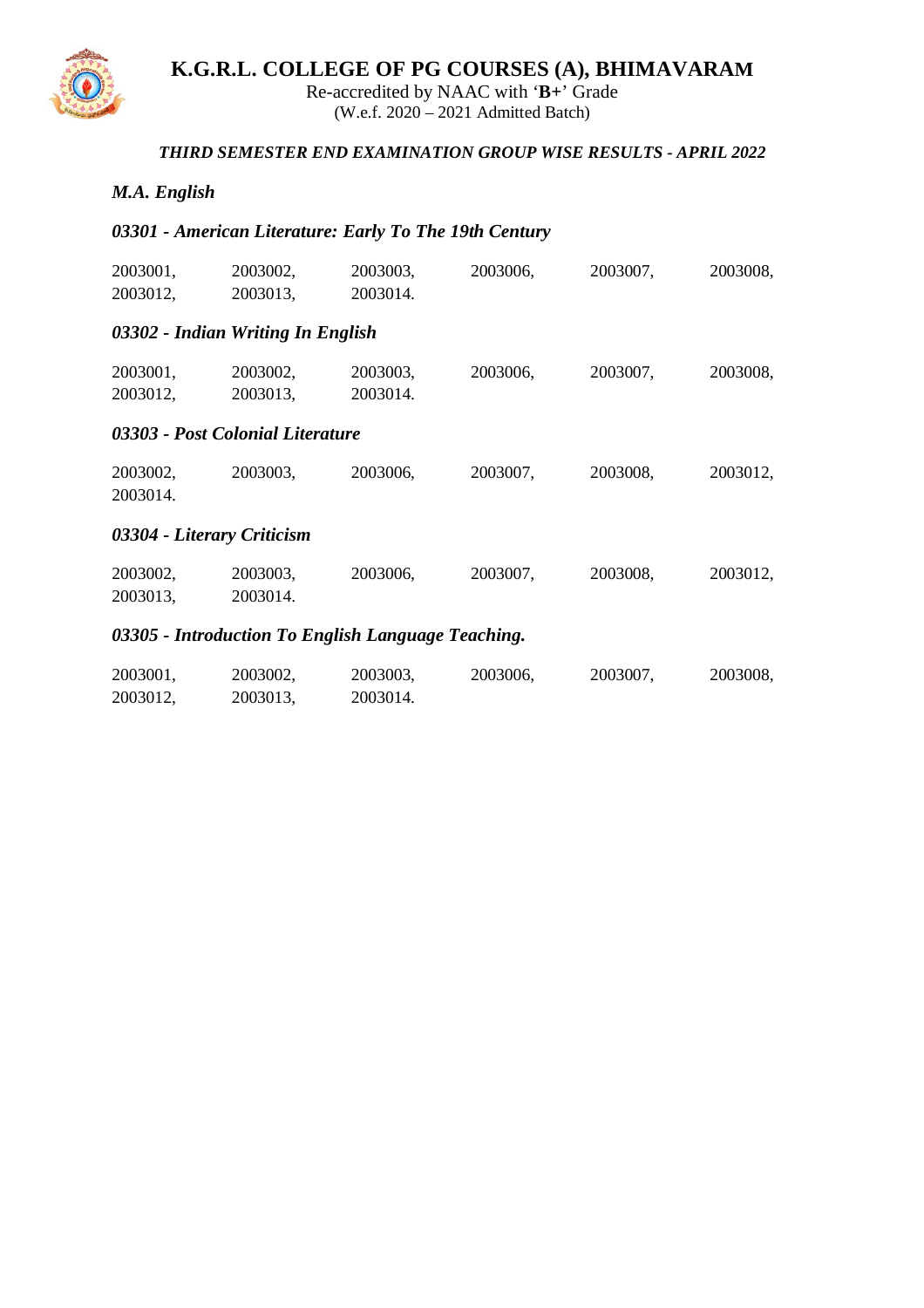

Re-accredited by NAAC with '**B+**' Grade (W.e.f. 2020 – 2021 Admitted Batch)

### *THIRD SEMESTER END EXAMINATION GROUP WISE RESULTS - APRIL 2022*

## *M.Sc. Mathematics*

## *04301 - Functional Analysis*

| 2004001,                | 2004002,                               | 2004003,             | 2004004, | 2004005, | 2004006, |
|-------------------------|----------------------------------------|----------------------|----------|----------|----------|
| 2004008,                | 2004009,                               | 2004011.             |          |          |          |
| 04302 - Lebesgue Theory |                                        |                      |          |          |          |
| 2004001,<br>2004009,    | 2004002,<br>2004011.                   | 2004004,             | 2004005, | 2004006, | 2004008, |
|                         | 04303 - Analytical Number Theory       |                      |          |          |          |
| 2004001,<br>2004009,    | 2004002,<br>2004011.                   | 2004004,             | 2004005, | 2004006, | 2004008, |
|                         | 04304 - Partial Differential Equations |                      |          |          |          |
| 2004001,<br>2004008,    | 2004002,<br>2004009,                   | 2004003,<br>2004011. | 2004004, | 2004005, | 2004006, |
|                         | 04305 - Commutative Algebra            |                      |          |          |          |
| 2004001,<br>2004008,    | 2004002,<br>2004009,                   | 2004003,<br>2004011. | 2004004, | 2004005, | 2004006, |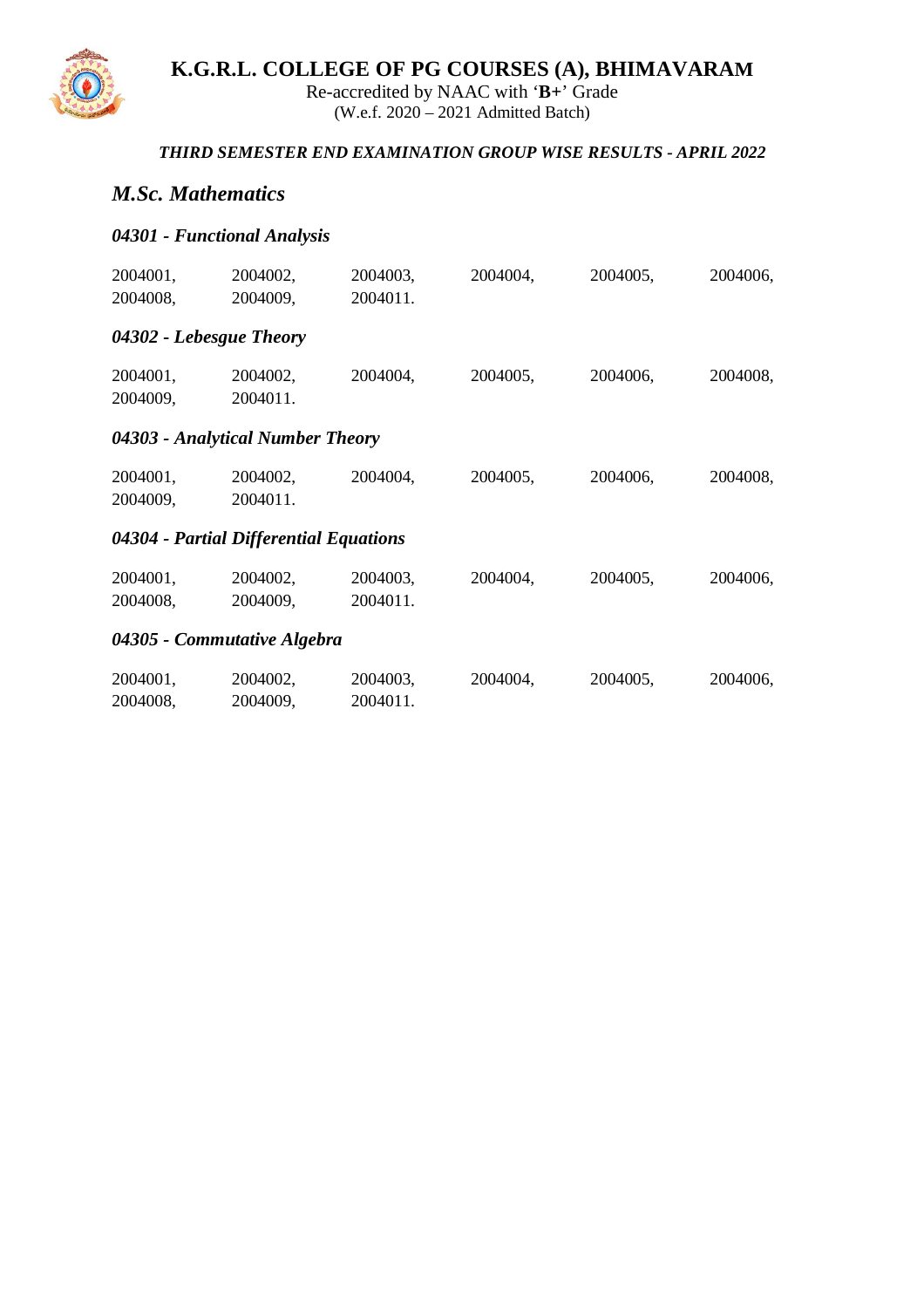

**K.G.R.L. COLLEGE OF PG COURSES (A), BHIMAVARAM** Re-accredited by NAAC with '**B+**' Grade (W.e.f. 2020 – 2021 Admitted Batch)

#### *THIRD SEMESTER END EXAMINATION GROUP WISE RESULTS - APRIL 2022*

# *M.Sc. PHYICS*

*05301 - Introductory quantum mechanics*

2005001.

*05302 - Solid State Physics*

2005001, 2005003, 2005004, 2005005, 2005006, 2005007.

*05303 - Lasers & Non-linear optics*

2005001, 2005007.

*05304 - Digital Electronics & Microprocessors*

2005001, 2005003.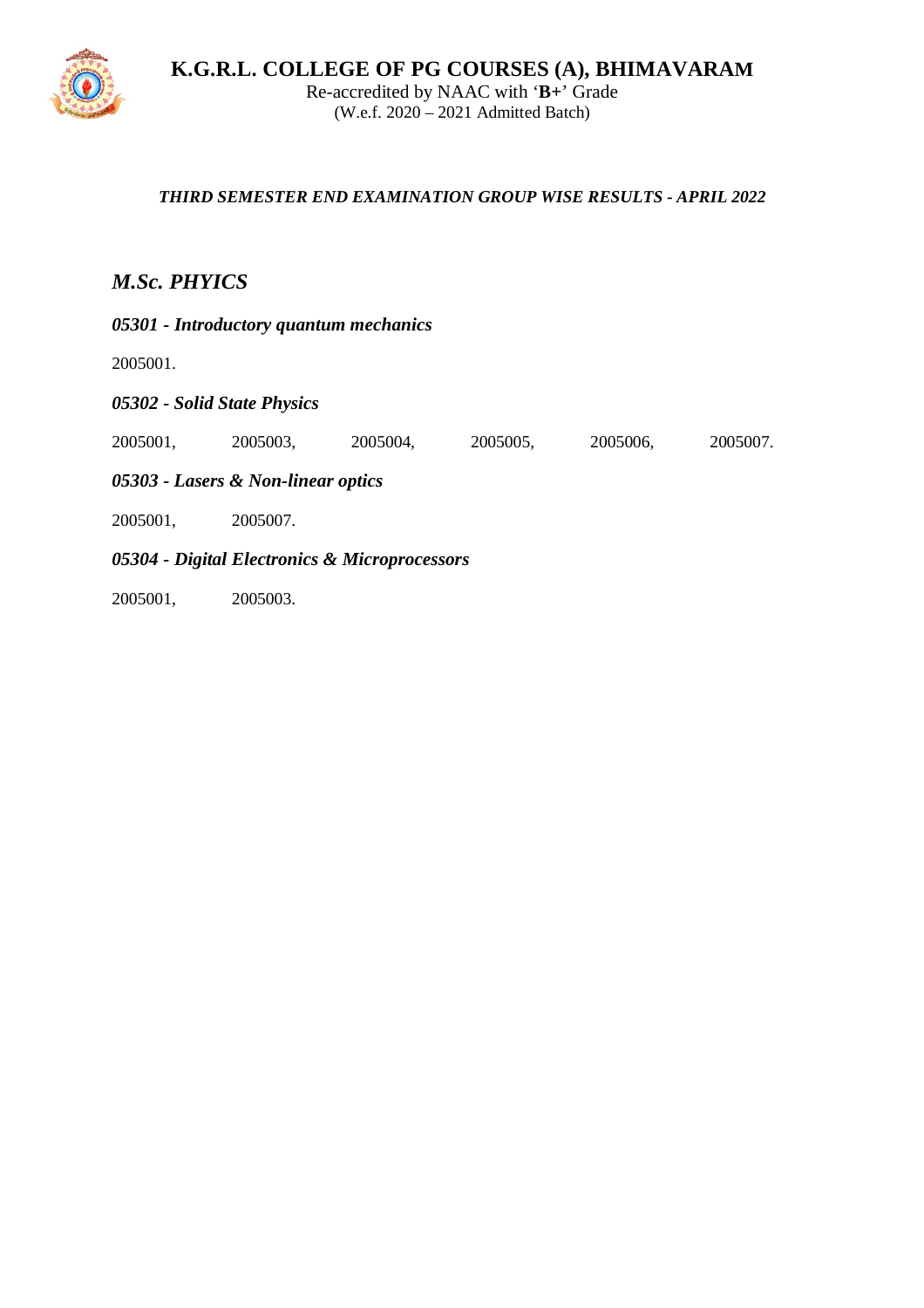

Re-accredited by NAAC with '**B+**' Grade (W.e.f. 2020 – 2021 Admitted Batch)

#### *THIRD SEMESTER END EXAMINATION GROUP WISE RESULTS - APRIL 2022*

# **M.Sc. Organic Chemistry**

2006033, 2006034.

### *06301 - Organic Reaction Mechanisms-I and Pericyclic reactions-I*

| 2006001, | 2006002,                              | 2006003, | 2006004, | 2006005, | 2006007, |
|----------|---------------------------------------|----------|----------|----------|----------|
| 2006008, | 2006009.                              | 2006010, | 2006011, | 2006012, | 2006013, |
| 2006014, | 2006016,                              | 2006017, | 2006019, | 2006020, | 2006021, |
| 2006022, | 2006023,                              | 2006024, | 2006027, | 2006028, | 2006029, |
| 2006030, | 2006032,                              | 2006033, | 2006034. |          |          |
|          | 06302 - Organic Spectroscopy-I        |          |          |          |          |
| 2006001, | 2006002,                              | 2006003, | 2006004, | 2006005, | 2006007, |
| 2006008, | 2006009,                              | 2006010, | 2006011, | 2006012, | 2006013, |
| 2006014, | 2006017,                              | 2006019, | 2006020, | 2006021, | 2006023, |
| 2006024, | 2006026,                              | 2006027, | 2006028, | 2006029, | 2006030, |
| 2006031, | 2006032,                              | 2006033, | 2006034. |          |          |
|          | 06303 - Organic Synthesis-I           |          |          |          |          |
| 2006001, | 2006002,                              | 2006003, | 2006004, | 2006007, | 2006008, |
| 2006009, | 2006010,                              | 2006011, | 2006012, | 2006013, | 2006014, |
| 2006016, | 2006020,                              | 2006021, | 2006022, | 2006023, | 2006026, |
| 2006027, | 2006028,                              | 2006029, | 2006030, | 2006031, | 2006032, |
| 2006033, | 2006034.                              |          |          |          |          |
|          | 06304 - Chemistry of Natural Products |          |          |          |          |
| 2006001, | 2006002,                              | 2006003, | 2006004, | 2006005, | 2006006, |
| 2006007, | 2006008,                              | 2006009, | 2006010, | 2006011, | 2006012, |
| 2006013, | 2006014,                              | 2006016, | 2006017, | 2006019, | 2006020, |
| 2006021, | 2006022.                              | 2006023. | 2006028. | 2006029, | 2006032, |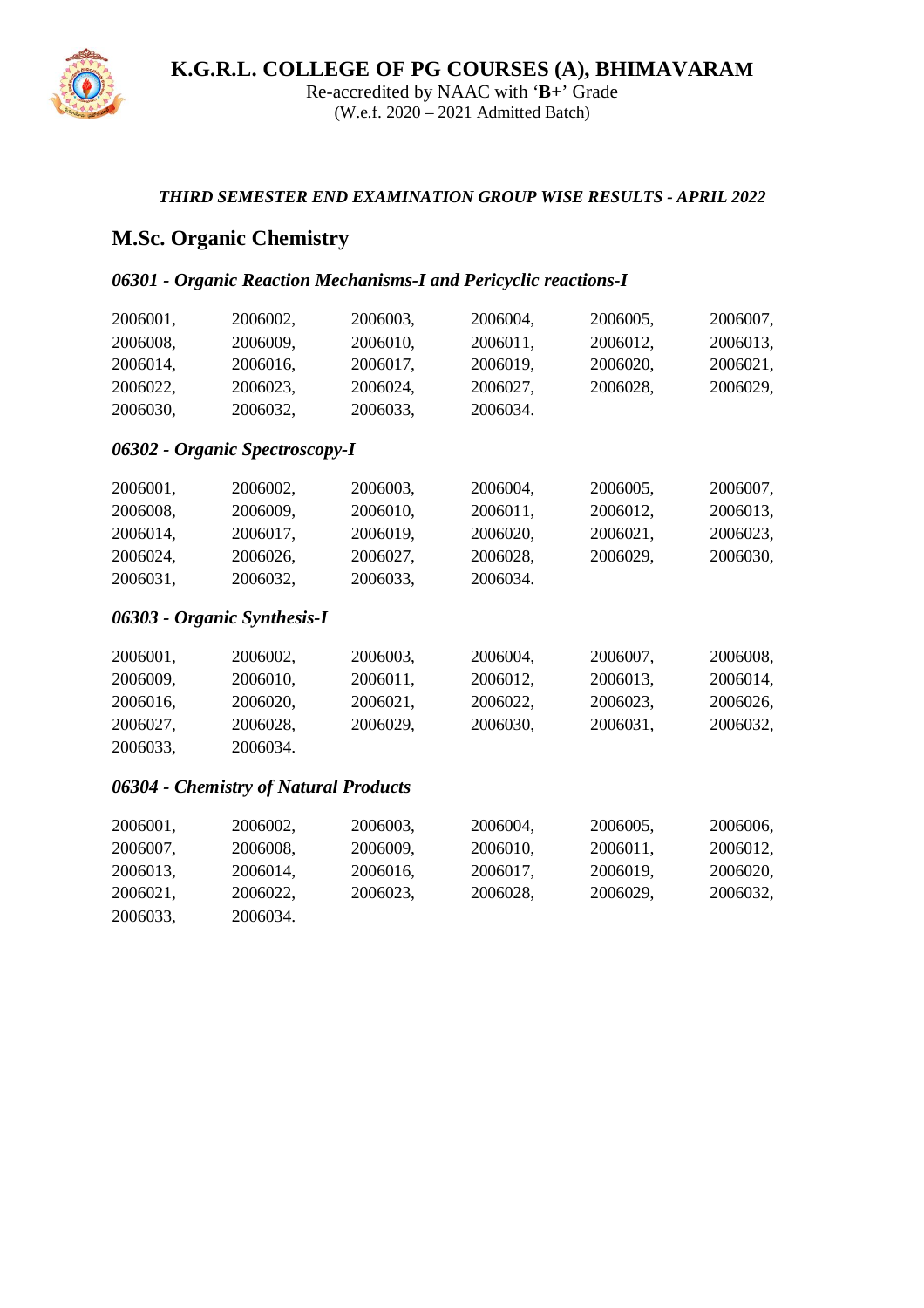

Re-accredited by NAAC with '**B+**' Grade (W.e.f. 2020 – 2021 Admitted Batch)

### *THIRD SEMESTER END EXAMINATION GROUP WISE RESULTS - APRIL 2022*

# **M.Sc. Bio-Chemistry**

#### *07301 - Endocrinology*

|          |                                      | 07304 - Gene regulation and Genetic Engineering |          |          |          |
|----------|--------------------------------------|-------------------------------------------------|----------|----------|----------|
| 2007008, | 2007009,                             | 2007010,                                        | 2007011. |          |          |
| 2007001, | 2007002,                             | 2007003,                                        | 2007004, | 2007005, | 2007007, |
|          | 07303 - Intermediary Metabolism      |                                                 |          |          |          |
| 2007008, | 2007009,                             | 2007010,                                        | 2007011. |          |          |
| 2007001, | 2007002,                             | 2007003,                                        | 2007004, | 2007005, | 2007007, |
|          | 07302 - Physiology and Bioenergetics |                                                 |          |          |          |
| 2007008, | 2007009,                             | 2007010,                                        | 2007011. |          |          |
| 2007001, | 2007002,                             | 2007003,                                        | 2007004, | 2007005, | 2007007, |

| 2007001, | 2007002, | 2007003. | 2007004. | 2007005, | 2007007, |
|----------|----------|----------|----------|----------|----------|
| 2007008, | 2007009. | 2007010, | 2007011. |          |          |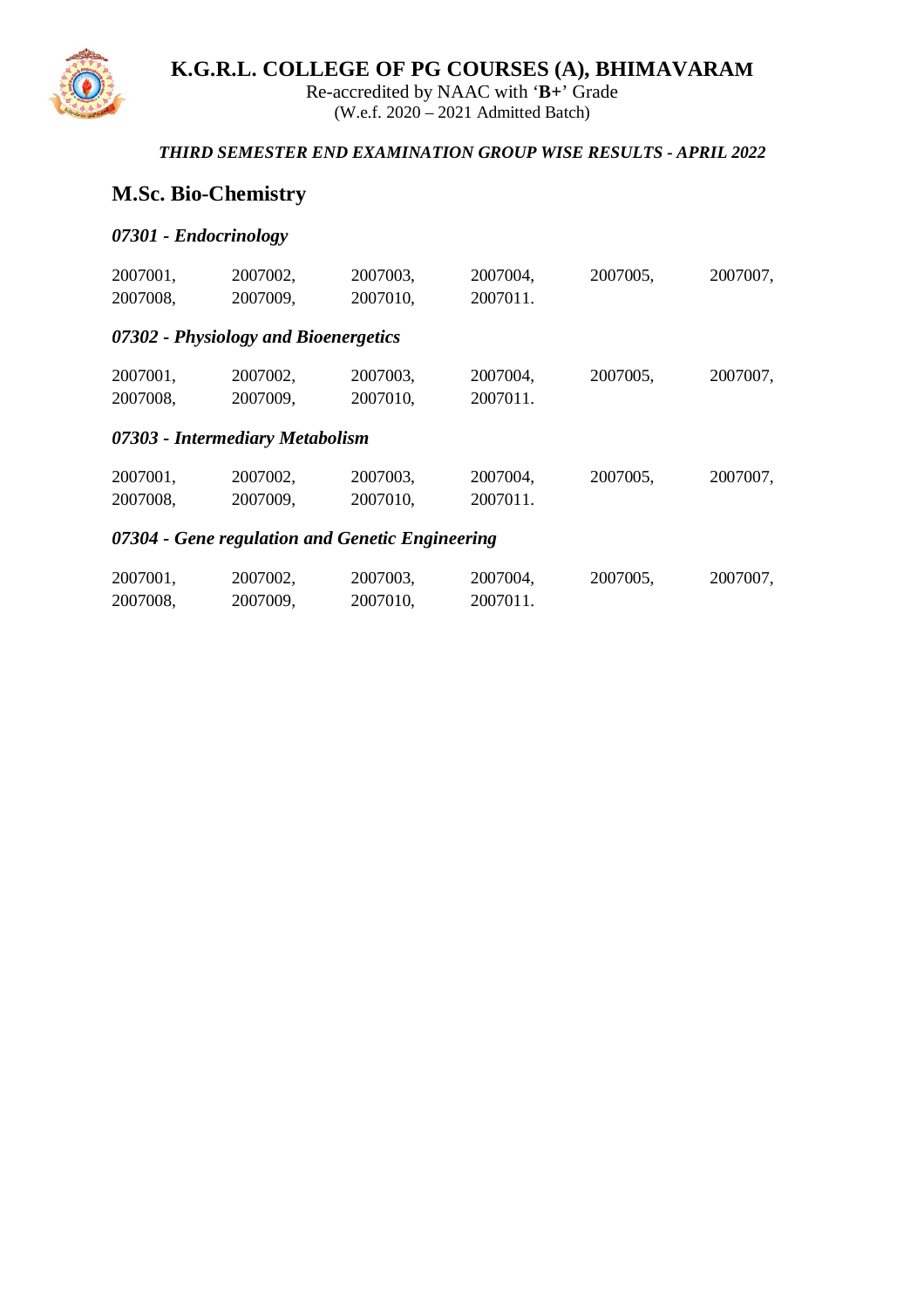

Re-accredited by NAAC with '**B+**' Grade (W.e.f. 2020 – 2021 Admitted Batch)

#### *THIRD SEMESTER END EXAMINATION GROUP WISE RESULTS - APRIL 2022*

# **M.Sc. Microbiology**

#### *08301 - Molecular Microbiology*

| 2008001, | 2008002, | 2008003, | 2008004, | 2008005, | 2008006. |
|----------|----------|----------|----------|----------|----------|
| 2008007. | 2008008. | 2008009, | 2008010, | 2008011. | 2008012, |
| 2008013, | 2008014. | 2008015, | 2008016, | 2008018. | 2008019, |
| 2008020. | 2008021. | 2008022. | 2008023. | 2008024. | 2008025, |
| 2008026, | 2008027, | 2008028, | 2008029, | 2008030. | 2008031, |
| 2008032. | 2008033, | 2008034. | 2008036, | 2008037. | 2008039. |

#### *08302 - Genetic Engineering*

| 2008001, | 2008002, | 2008003, | 2008004, | 2008005, | 2008006, |
|----------|----------|----------|----------|----------|----------|
| 2008007, | 2008008, | 2008009, | 2008010, | 2008011, | 2008012, |
| 2008013, | 2008014, | 2008015, | 2008016, | 2008018, | 2008019, |
| 2008020, | 2008021, | 2008022, | 2008023, | 2008024, | 2008026, |
| 2008028, | 2008029, | 2008031, | 2008032, | 2008033, | 2008034, |
| 2008036, | 2008037. |          |          |          |          |

#### *08303 - Bioinformatics, Microbial Genomics & Proteomics*

| 2008002, | 2008003. | 2008004, | 2008005, | 2008007. | 2008009, |
|----------|----------|----------|----------|----------|----------|
| 2008010, | 2008011. | 2008012, | 2008013, | 2008014. | 2008016, |
| 2008019, | 2008020. | 2008021, | 2008022. | 2008023. | 2008024, |
| 2008027, | 2008028, | 2008029, | 2008031, | 2008032, | 2008033, |
| 2008034, | 2008038. |          |          |          |          |

#### *08304 - Medical Microbiology*

| 2008002, | 2008003. | 2008004, | 2008005, | 2008006. | 2008007, |
|----------|----------|----------|----------|----------|----------|
| 2008009, | 2008010. | 2008013. | 2008014, | 2008015. | 2008018, |
| 2008019, | 2008021, | 2008023. | 2008024, | 2008026. | 2008027, |
| 2008028, | 2008029, | 2008032, | 2008034, | 2008037, | 2008039. |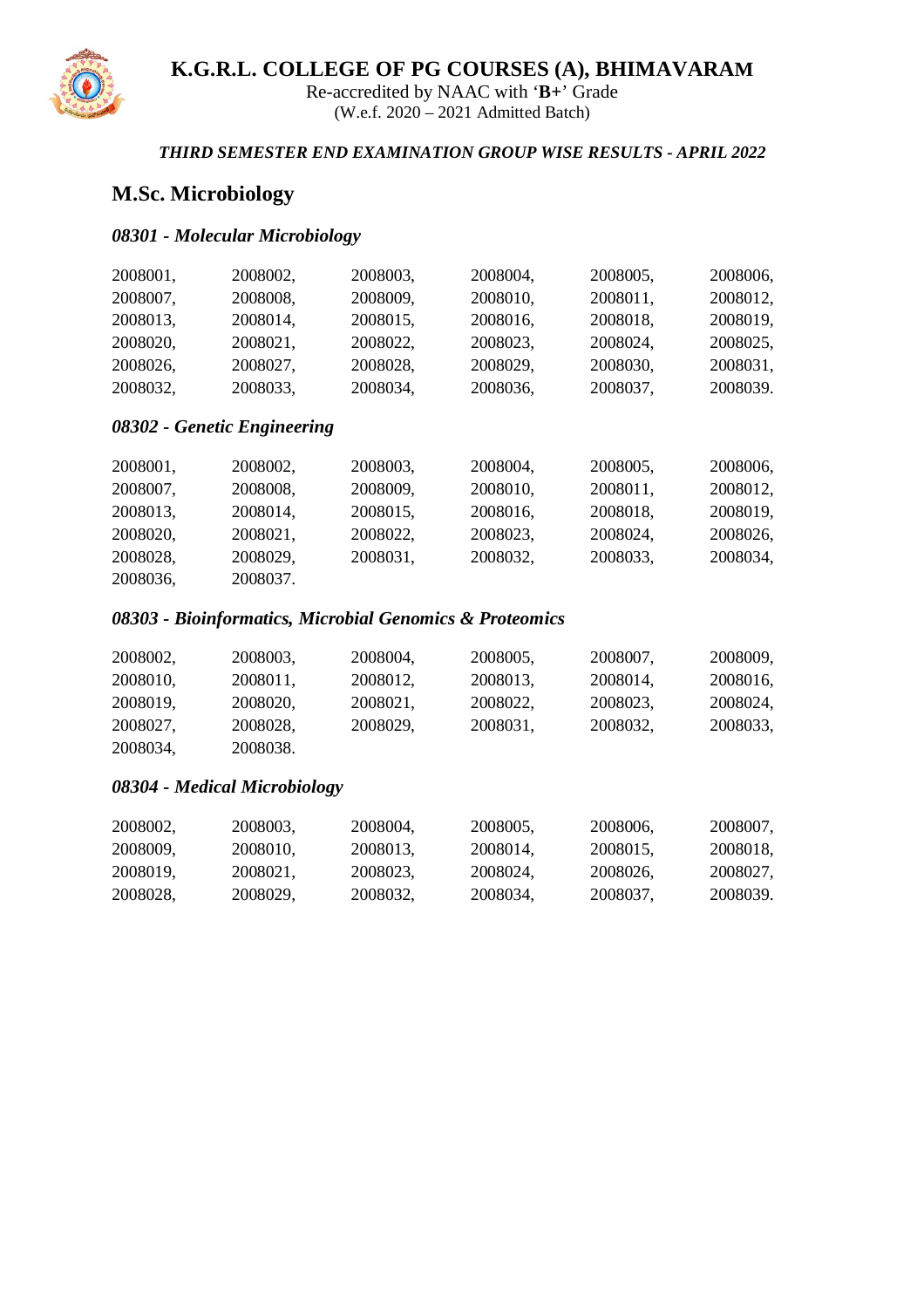

Re-accredited by NAAC with '**B+**' Grade (W.e.f. 2020 – 2021 Admitted Batch)

#### *THIRD SEMESTER END EXAMINATION GROUP WISE RESULTS - APRIL 2022*

# **M.Sc. Analytical Chemistry**

### *09301 - Separation Methods-I*

| 2009002, | 2009003, | 2009005, | 2009006, | 2009007, | 2009008, |
|----------|----------|----------|----------|----------|----------|
| 2009009, | 2009013, | 2009015, | 2009017, | 2009018, | 2009021. |

#### *09302 - Quality Control and Traditional methods of Analysis-I*

| 2009001, | 2009002. | 2009003. | 2009005. | 2009006. | 2009007, |
|----------|----------|----------|----------|----------|----------|
| 2009008, | 2009009. | 2009010. | 2009014. | 2009017. | 2009018, |
| 2009021. |          |          |          |          |          |

### *09303 - Applied Analysis-I*

| 2009001, | 2009004, | 2009005, | 2009006, | 2009007, | 2009008, |
|----------|----------|----------|----------|----------|----------|
| 2009009, | 2009010. | 2009011. | 2009013. | 2009017. |          |

#### *09304 - Instrumental Methods of Analysis-I*

| 2009001, | 2009005, | 2009006, | 2009008, | 2009009, | 2009012, |
|----------|----------|----------|----------|----------|----------|
| 2009016, | 2009017, | 2009021. |          |          |          |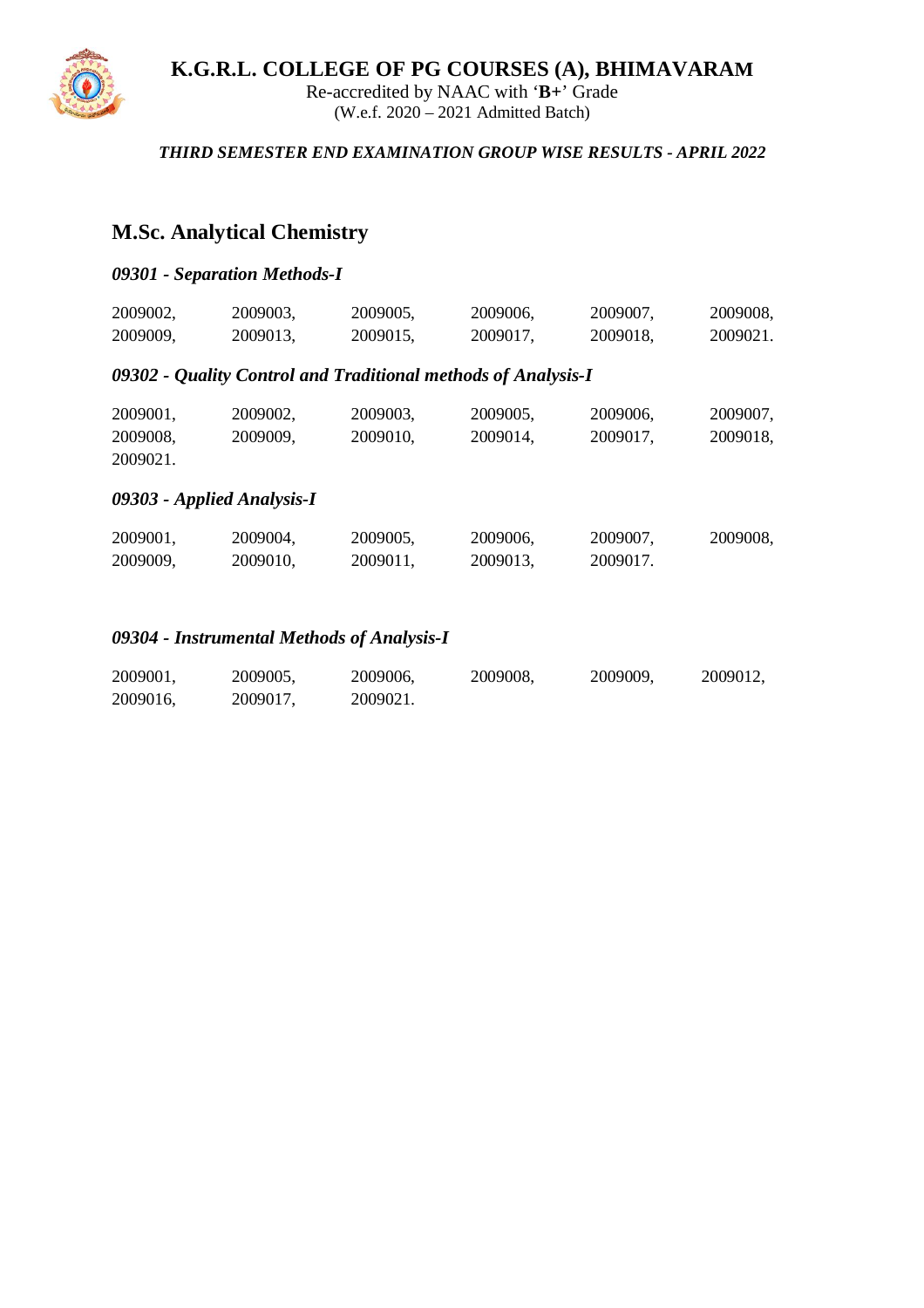

Re-accredited by NAAC with '**B+**' Grade (W.e.f. 2020 – 2021 Admitted Batch)

#### *THIRD SEMESTER END EXAMINATION GROUP WISE RESULTS - APRIL 2022*

# *M.Sc. Aquaculture*

# *10301 - Concepts of Aquatic Ecology*

| 2010001, | 2010003,                                 | 2010004, | 2010005, | 2010006, | 2010007, |
|----------|------------------------------------------|----------|----------|----------|----------|
| 2010008, | 2010009,                                 | 2010011, | 2010012, | 2010013, | 2010014, |
| 2010015, | 2010016,                                 | 2010017, | 2010018, | 2010019, | 2010020, |
| 2010021, | 2010022,                                 | 2010023, | 2010024, | 2010025, | 2010026, |
| 2010027, | 2010028,                                 | 2010029, | 2010030, | 2010031, | 2010032, |
| 2010033, | 2010034,                                 | 2010035, | 2010036, | 2010037, | 2010038, |
| 2010039, | 2010040,                                 | 2010041, | 2010042, | 2010043, | 2010044, |
| 2010045, | 2010046,                                 | 2010047, | 2010048, | 2010049, | 2010050, |
| 2010051, | 2010053,                                 | 2010054, | 2010055, | 2010056, | 2010057. |
|          | <b>10302 - Principles of Aquaculture</b> |          |          |          |          |
| 2010001, | 2010003,                                 | 2010004, | 2010005, | 2010006, | 2010007, |
| 2010008, | 2010009,                                 | 2010010, | 2010011, | 2010012, | 2010013, |
| 2010014, | 2010015,                                 | 2010016, | 2010017, | 2010018, | 2010019, |
| 2010020, | 2010021,                                 | 2010022, | 2010023, | 2010024, | 2010025, |
| 2010026, | 2010027,                                 | 2010028, | 2010029, | 2010030, | 2010031, |
| 2010032, | 2010033,                                 | 2010034, | 2010035, | 2010036, | 2010037, |
| 2010038, | 2010039,                                 | 2010040, | 2010041, | 2010042, | 2010043, |
| 2010044, | 2010045,                                 | 2010046, | 2010047, | 2010048, | 2010049, |
| 2010050, | 2010051,                                 | 2010053, | 2010054, | 2010055, | 2010056, |
| 2010057. |                                          |          |          |          |          |
|          | 10303 - Nutrition and Feed Technology    |          |          |          |          |
| 2010001, | 2010003,                                 | 2010004, | 2010005, | 2010006, | 2010007, |
| 2010008, | 2010009,                                 | 2010010, | 2010011, | 2010012, | 2010013, |
| 2010014, | 2010015,                                 | 2010016, | 2010017, | 2010018, | 2010019, |
| 2010020, | 2010021,                                 | 2010022, | 2010023, | 2010024, | 2010025, |
| 2010026, | 2010027,                                 | 2010028, | 2010029, | 2010030, | 2010031, |
| 2010032, | 2010033,                                 | 2010034, | 2010035, | 2010036, | 2010037, |
| 2010038, | 2010039,                                 | 2010040, | 2010041, | 2010042, | 2010043, |
| 2010044, | 2010045,                                 | 2010046, | 2010047, | 2010048, | 2010049, |
| 2010050, | 2010051,                                 | 2010053, | 2010054, | 2010055, | 2010056, |
| 2010057. |                                          |          |          |          |          |

### *10304 - Water Quality Management*

| 2010001, | 2010003. | 2010004, | 2010005, | 2010006. | 2010007, |
|----------|----------|----------|----------|----------|----------|
| 2010008, | 2010009. | 2010010. | 2010011, | 2010012. | 2010013, |
| 2010014. | 2010015, | 2010016. | 2010017, | 2010018. | 2010019, |
| 2010020. | 2010021, | 2010022. | 2010023. | 2010024. | 2010025, |
| 2010026. | 2010027. | 2010028. | 2010029, | 2010030. | 2010031, |